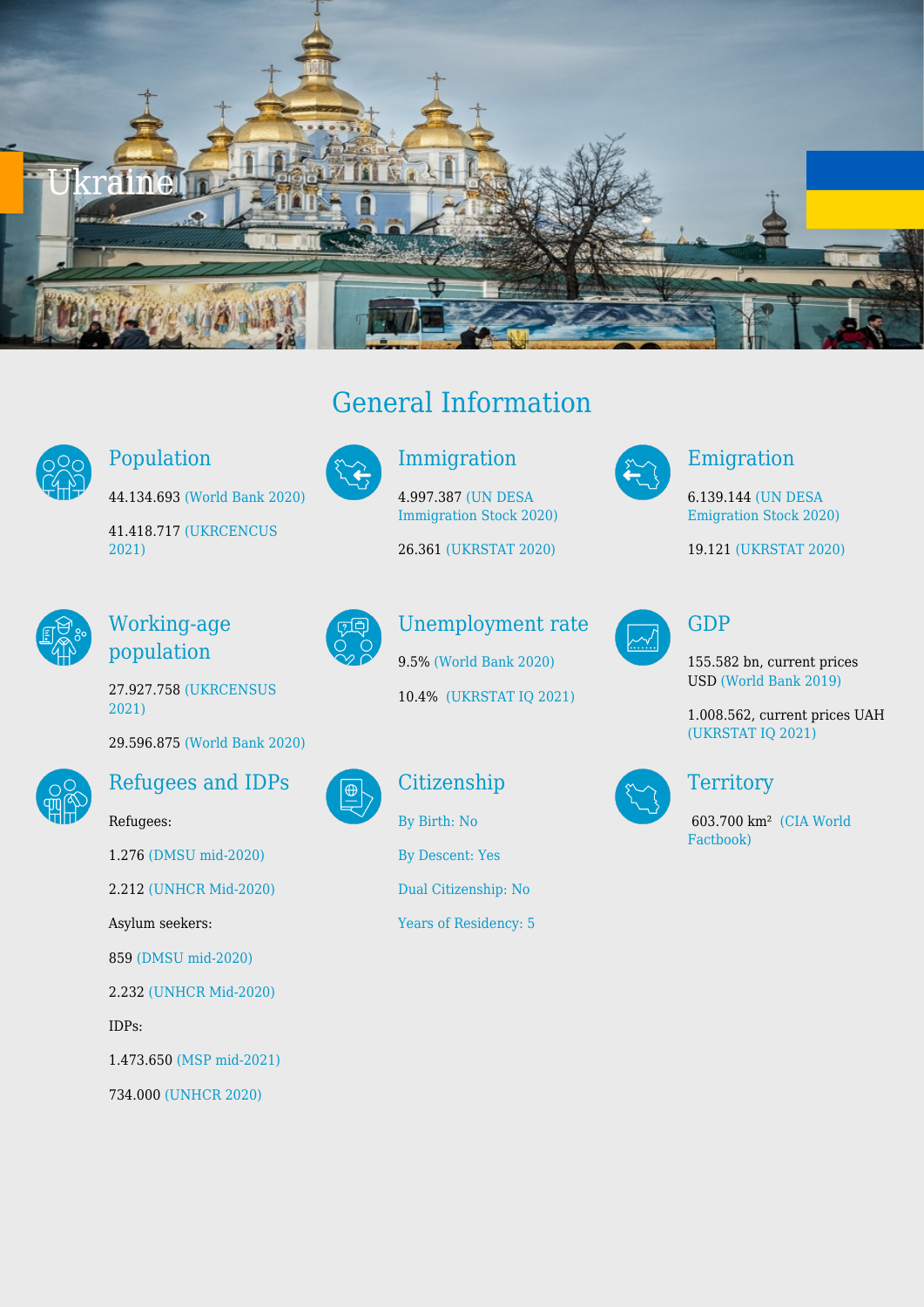## Migration Authorities Responsible Body

[Ministry of Interior](http://mvs.gov.ua/en/)

#### Responsible Minister

#### Line Ministries

[Ministry of Foreign Affairs](https://mfa.gov.ua/en)

[Ministry of Social Policy](https://www.msp.gov.ua/en/)

#### Agencies

[State Migration Service](https://dmsu.gov.ua/en-home.html)

[State Border Guard Service](https://dpsu.gov.ua/en/)

[Security Service](https://ssu.gov.ua/en/)

# Key Policy Documents

[Ukraine's strategy of the state migration policy of Ukraine for](https://zakon.rada.gov.ua/laws/show/482-2017-%D1%80#n10) [the period of 2017-2025](https://zakon.rada.gov.ua/laws/show/482-2017-%D1%80#n10)

[2016 Law on Amendments to certain legislative acts of Ukraine](https://zakon.rada.gov.ua/laws/show/1474-19#Text) [concerning documents proving citizenship of Ukraine, identity](https://zakon.rada.gov.ua/laws/show/1474-19#Text) [certificate or special status, aimed at liberalization of the visa](https://zakon.rada.gov.ua/laws/show/1474-19#Text) [regime for Ukraine by the EU](https://zakon.rada.gov.ua/laws/show/1474-19#Text)

[2015 Law on ensuring of rights and freedoms of internally](https://www.refworld.org/cgi-bin/texis/vtx/rwmain/opendocpdf.pdf?reldoc=y&docid=5d6677924) [displaced persons](https://www.refworld.org/cgi-bin/texis/vtx/rwmain/opendocpdf.pdf?reldoc=y&docid=5d6677924)

[2015 Law on external labor migration](https://zakon.rada.gov.ua/laws/show/761-19#Text)

[2015-2020 Development strategies of the State Border Guard](https://zakon.rada.gov.ua/laws/show/1189-2015-%D1%80#n8) [Service](https://zakon.rada.gov.ua/laws/show/1189-2015-%D1%80#n8)

[2014 Law on Ensuring Rights and Freedoms of IDPs](https://www.refworld.org/country,,,LEGISLATION,UKR,,5a7af1d54,0.html)

[2013 On the unified state demographic register and documents](https://zakon.rada.gov.ua/laws/show/5492-17#Text) [confirming the citizenship of Ukraine, identity or special status](https://zakon.rada.gov.ua/laws/show/5492-17#Text)

[2012 Law on the legal status of foreigners and stateless](https://www.legislationline.org/download/id/7314/file/Ukraine_law_foreigners_stateless_people_1994_am2011_en.pdf#:~:text=Foreigners%20and%20stateless%20persons%20staying,or%20international%20treaties%20of%20Ukraine.) [persons](https://www.legislationline.org/download/id/7314/file/Ukraine_law_foreigners_stateless_people_1994_am2011_en.pdf#:~:text=Foreigners%20and%20stateless%20persons%20staying,or%20international%20treaties%20of%20Ukraine.)

[2012 Law on refugees and persons in need of subsidiary](http://ilo.org/dyn/natlex/docs/ELECTRONIC/89941/103439/F1691986087/UKR89941_English.pdf) [protection and asylum](http://ilo.org/dyn/natlex/docs/ELECTRONIC/89941/103439/F1691986087/UKR89941_English.pdf)

[2011 Decree of the President of Ukraine on the Concept of](https://zakon.rada.gov.ua/laws/show/622/2011#Text) [State Migration Policy](https://zakon.rada.gov.ua/laws/show/622/2011#Text)

[2010 Law on border control](https://zakon.rada.gov.ua/laws/show/1710-17#Text)

[2001 Law on citizenship of Ukraine](https://www.refworld.org/pdfid/44a280fa4.pdf)

[2001 Law on Immigration](https://zakon.rada.gov.ua/laws/show/2491-14#Text)

In migration terms, Ukraine is a country of origin, transit and destination. Various factors have influenced the national migration situation: the population decline by ten million people since 1993, socio-economic development, labour market situation, visa liberalization with the EU, the annexation of Crimea and the conflict in Eastern Ukraine. While the net migration rate has been positive since 2005, the population continues to decline, mostly due to natural decrease, and ages rapidly.

According to the [State Statistics Service of Ukraine](http://www.ukrstat.gov.ua/), the outflow in 2020 amounted to 19,121 and the inflow to 26,361 persons. Most flows are regional, between Ukraine and neighbouring CIS countries to the East as well as EU Member States to the West. [CIS countries](http://www.ukrstat.gov.ua/) (Moldova, Belarus and Russia), along with Turkey and India, constitute the top countries of origin of immigrants. Meanwhile, EU member states (i.e. Italy, Poland, Germany and the Czech Republic) along with Russia constitute the main countries of destination.

According to the [World Migration Report 2020,](https://publications.iom.int/system/files/pdf/wmr_2020.pdf) Ukraine is one of the top countries of origin of international migrants following India, Mexico, China, Russia, Syria, Bangladesh and Pakistan. Official sources estimate that over [3 million](https://www.kmu.gov.ua/en/news/minekonomiki-ta-posolstvo-nimechchini-domovilisya-pro-spivpracyu-u-sferi-pracevlashtuvannya) Ukrainians work abroad on a permanent basis and [7 to 9](https://www.kmu.gov.ua/en/news/minekonomiki-ta-posolstvo-nimechchini-domovilisya-pro-spivpracyu-u-sferi-pracevlashtuvannya) [million](https://www.kmu.gov.ua/en/news/minekonomiki-ta-posolstvo-nimechchini-domovilisya-pro-spivpracyu-u-sferi-pracevlashtuvannya) temporarily. Almost half ([45%\)](https://ru.slovoidilo.ua/2021/03/18/infografika/obshhestvo/trudovaya-migraciya-skolko-ukraincev-rabotali-granicej-2019-2021-godax) of all emigrants leave for economic reasons. Ukrainian labour migrants have become the backbone of the Ukrainian economy contributing to some 8 % of the country's GDP through remittances.

While there is no accurate data on the exact number of Ukrainians leaving the country, the number of Ukrainians residing in the EU is constantly growing. In 2019, [over 750,000](https://ec.europa.eu/eurostat/databrowser/view/MIGR_RESFIRST__custom_1546899/default/table?lang=en) Ukrainian nationals received first-time residence permits in the EU, thereby constituting a record number. 87% of them were issued for remunerated activities with the lion's share issued by Poland for a period of three to eleven months. Migration flows to Russia, on the other hand, have been steadily declining from close to [1.8 million](https://мвд.рф/dejatelnost/statistics/migracionnaya/item/12162171/) in 2017 to [1.6 million](https://мвд.рф/dejatelnost/statistics/migracionnaya/item/19365693/) in 2019 and [790,000 in 2020.](https://мвд.рф/dejatelnost/statistics/migracionnaya/item/19365693/) Meanwhile, the number of Ukrainian nationals who obtained Russian citizenship reached a maximum of [409,549 in 2020.](https://мвд.рф/dejatelnost/statistics/migracionnaya/item/19365693/) The amendments to [Russia's](https://www.loc.gov/item/global-legal-monitor/2020-05-01/russia-new-law-eliminates-requirement-to-renounce-foreign-citizenship/) [citizenship law](https://www.loc.gov/item/global-legal-monitor/2020-05-01/russia-new-law-eliminates-requirement-to-renounce-foreign-citizenship/) passed in 2020 may in part explain this trend. Since 2014, Russia has also been hosting a considerable number of [Ukrainian refugees](https://www.unhcr.org/refugee-statistics/download/?url=aH7kY0) but the number declined sharply from over 300,000 in 2015 to some 18,000 in 2020.

In 2020, Ukraine hosted over [290,000 immigrants.](https://dmsu.gov.ua/assets/files/statistic/year/2020_12.pdf) However, the annual number of new permanent residence permits reached a minimum of approximately [12,000](https://dmsu.gov.ua/assets/files/statistic/year/2020_12.pdf) for the first time in the past decade. In 2020, some [150,000](https://dmsu.gov.ua/assets/files/statistic/year/2020_12.pdf) foreigners stayed temporarily in the country. These are mostly university students and temporary workers. Meanwhile, the number of foreigners and stateless persons officially working in Ukraine is increasing: from [12.400 in 2017 to over 23.400 in 2020.](https://www.epravda.com.ua/columns/2021/10/27/679134/) Labour migrants are mostly executives and managers with every third heading an enterprise.

Increased immigration, in particular from [Azerbaijan, India,](http://database.ukrcensus.gov.ua/PXWEB2007/ukr/publ_new1/2021/dem_2020.pdf) [Turkey, Morocco and Nigeria,](http://database.ukrcensus.gov.ua/PXWEB2007/ukr/publ_new1/2021/dem_2020.pdf) has done little to compensate the significant demographic decline, and Ukraine still lacks a systematic integration policy. The country is equally home to the region's largest number of IDPs, amounting to over [734,000 persons](https://www.unhcr.org/refugee-statistics/download/?url=vQ9pHd) according to UNHCR and over [1.4 million](https://www.msp.gov.ua/news/20309.html) according to the Ministry of Social Policy of Ukraine. To present, their situation remains an emergency as they continue facing [severe challenges,](https://www.pragueprocess.eu/en/resources/repository/33-reports/248-internal-displacement-in-ukraine-mapping-the-flows-and-challenges) ranging from their socio-economic